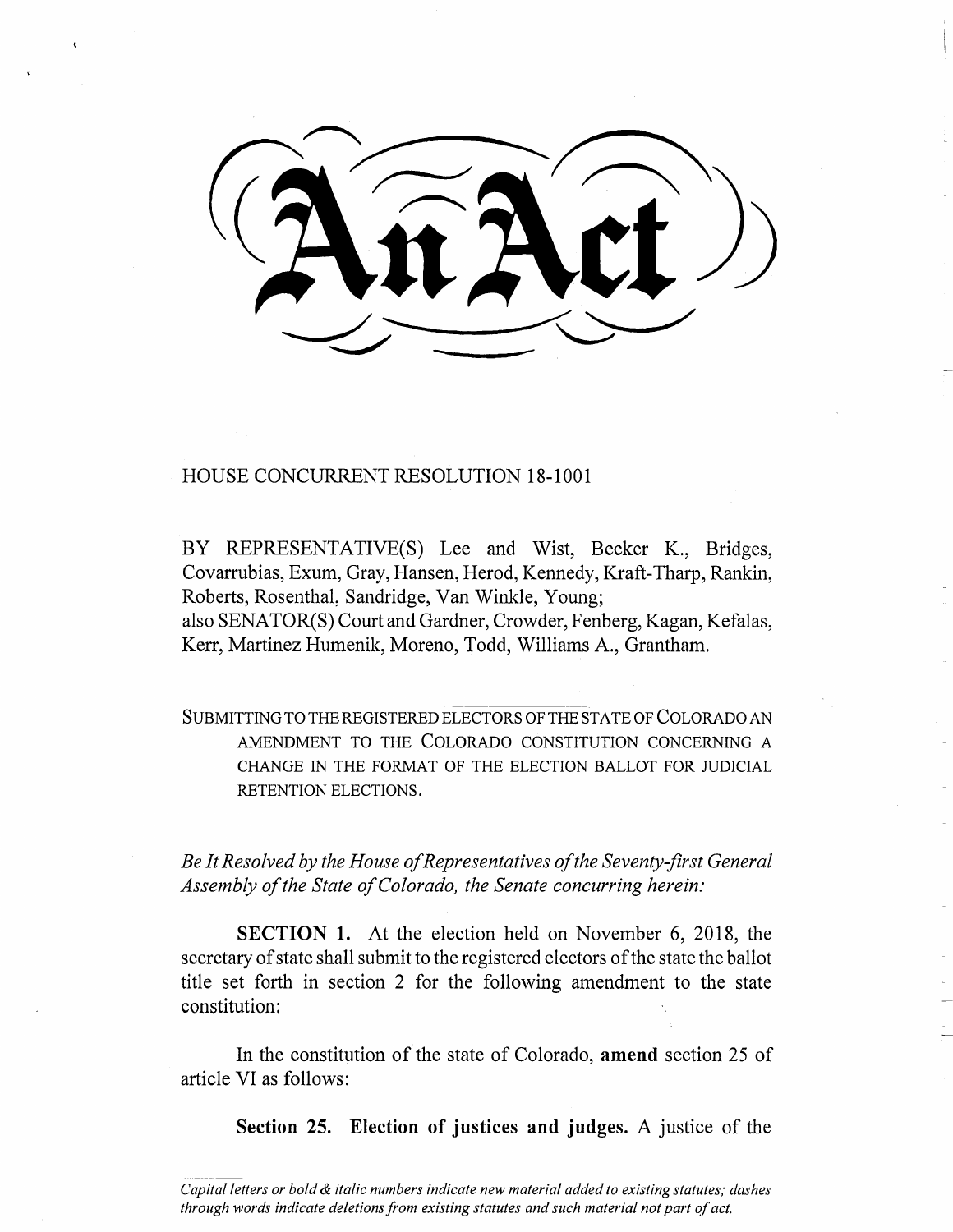supreme court or a judge of any other court of record, who shall desire to retain his OR HER judicial office for another term after the expiration of his OR HER then term of office shall file with the secretary of state, not more than six months nor less than three months prior to the general election next prior to the expiration of his OR HER then term of office, a declaration of his OR HER intent to run for another term. Failure to file such a declaration within the time specified shall create a vacancy in that office at the end of his OR HER then term of office. Upon the filing of such  $\alpha$  declaration DECLARATIONS, a question FOR EACH TYPE OF COURT SPECIFIED IN SECTION 1 OF THIS ARTICLE VI shall be placed on the appropriate ballot at such general election, as follows:

"Shall <del>Justice (Judge)</del> THE FOLLOWING JUSTICES (JUDGES) .... of the Supreme (or other) Court be retained in office?" THE NAME OF EACH JUSTICE OR JUDGE STANDING FOR RETENTION MUST BE PRINTED OR WRITTEN ON THE BALLOT UNDER THE APPROPRIATE QUESTION. OPPOSITE OR BELOW THE NAME OF EACH JUSTICE OR JUDGE ON THE BALLOT MUST APPEAR THE WORDS: "YES/..../NO/..../." If a majority of those voting on the question vote "Yes", the justice or judge is thereupon elected to a succeeding full term. If a majority of those voting on the question vote "No", this will cause a vacancy to exist in that office at the end of his OR HER then present term of office.

In the case of a justice of the supreme court or any intermediate appellate court, the electors of the state at large; in the case of a judge of a district court, the electors of that judicial district; and in the case of a judge of the county court or other court of record, the electors of that county; shall vote on the question of retention in office of the justice or judge.

**SECTION 2.** Each elector voting at the election may cast a vote either "Yes/For" or "No/Against" on the following ballot title: "Shall there be an amendment to the Colorado constitution concerning a change in the format of the election ballot for judicial retention elections?"

SECTION 3. Except as otherwise provided in section 1-40-123, Colorado Revised Statutes, if at least fifty-five percent of the electors voting

## PAGE 2-HOUSE CONCURRENT RESOLUTION 18-1001